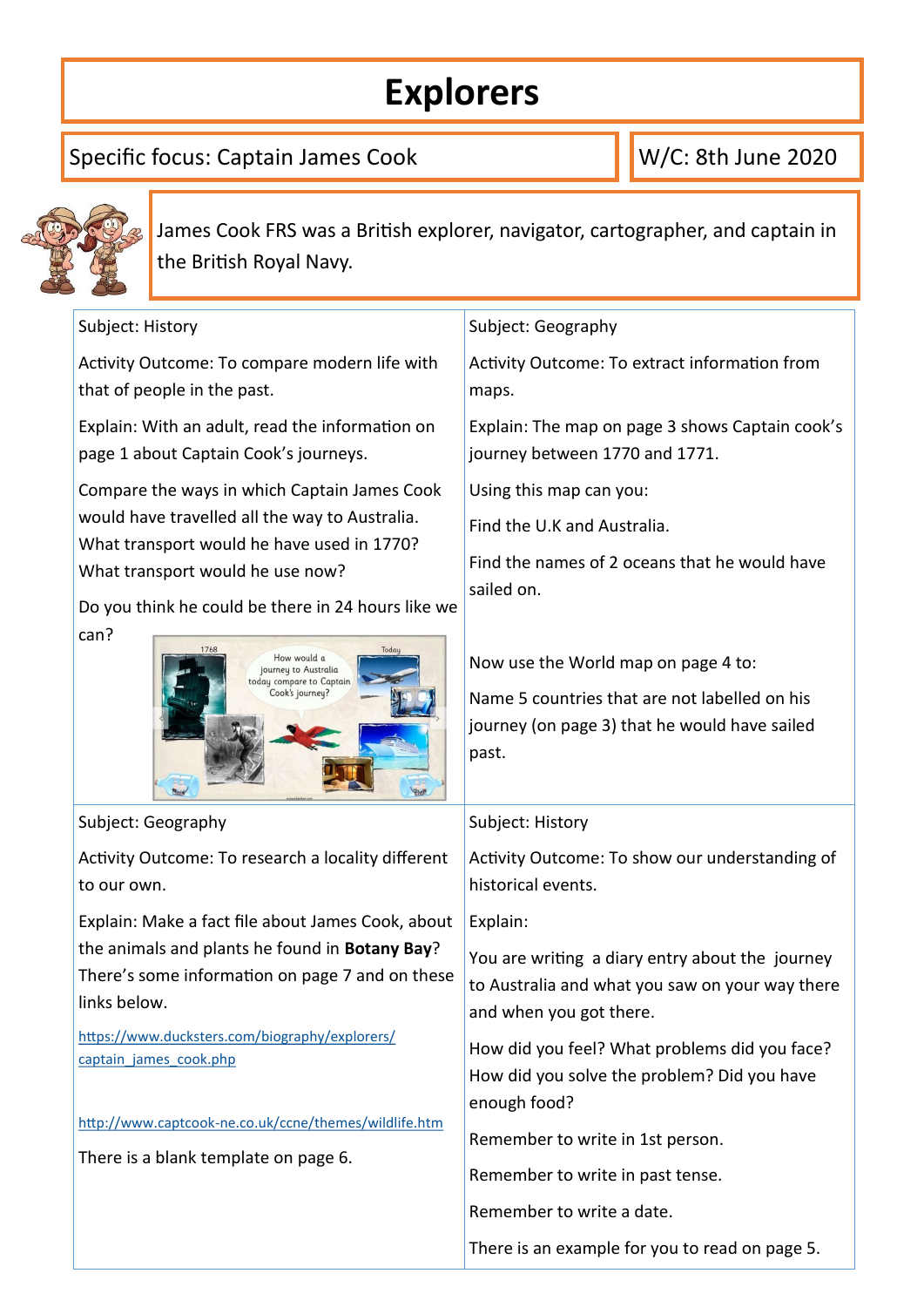# **Captain Cook**

**Name:** James Cook

Born: 7<sup>th</sup> November 1728 in Marton-in-Cleveland, England

### Early Life

At the age of 18 Cook became a merchant sailor. In 1755, he decided to join the Royal Navy. Here he became a master of map making. His talent was recognised and he rose quickly through the ranks.

#### **The Endeavour**

In 1770, Cook became captain of a voyage to the southern hemisphere. The purpose of the voyage was to sail to Tahiti to make observations of the planet Venus as it passed between the Earth and the Sun. However, before the voyage departed, he was given an envelope containing secret instructions. It told him to explore

another land; New Holland (Australia). The ship arrived in Tahiti before moving on to explore New Zealand. Cook mapped the main islands of New Zealand. As they continued to sail west, the crew spotted New Holland for the first time. Ten days later Captain Cook arrived at Botany Bay. Here he studied the native plants and animals and had encounters with Indigenous Australians. He claimed the land was now part of the British Empire. He sailed up the coast and landed in Cape York before eventually returning to England in 1771.

#### **Other Voyages**

Cook made many other voyages around the world. In 1772, he successfully sailed to the south pole; further south than any other human in recorded history. In 1776, he set out to find a route connecting North America to Asia.

#### **Death**

Cook never found a route connecting North America and Asia. While attempting to do so he landed in Hawaii. Here he came into conflict with the Hawaiians and was killed.

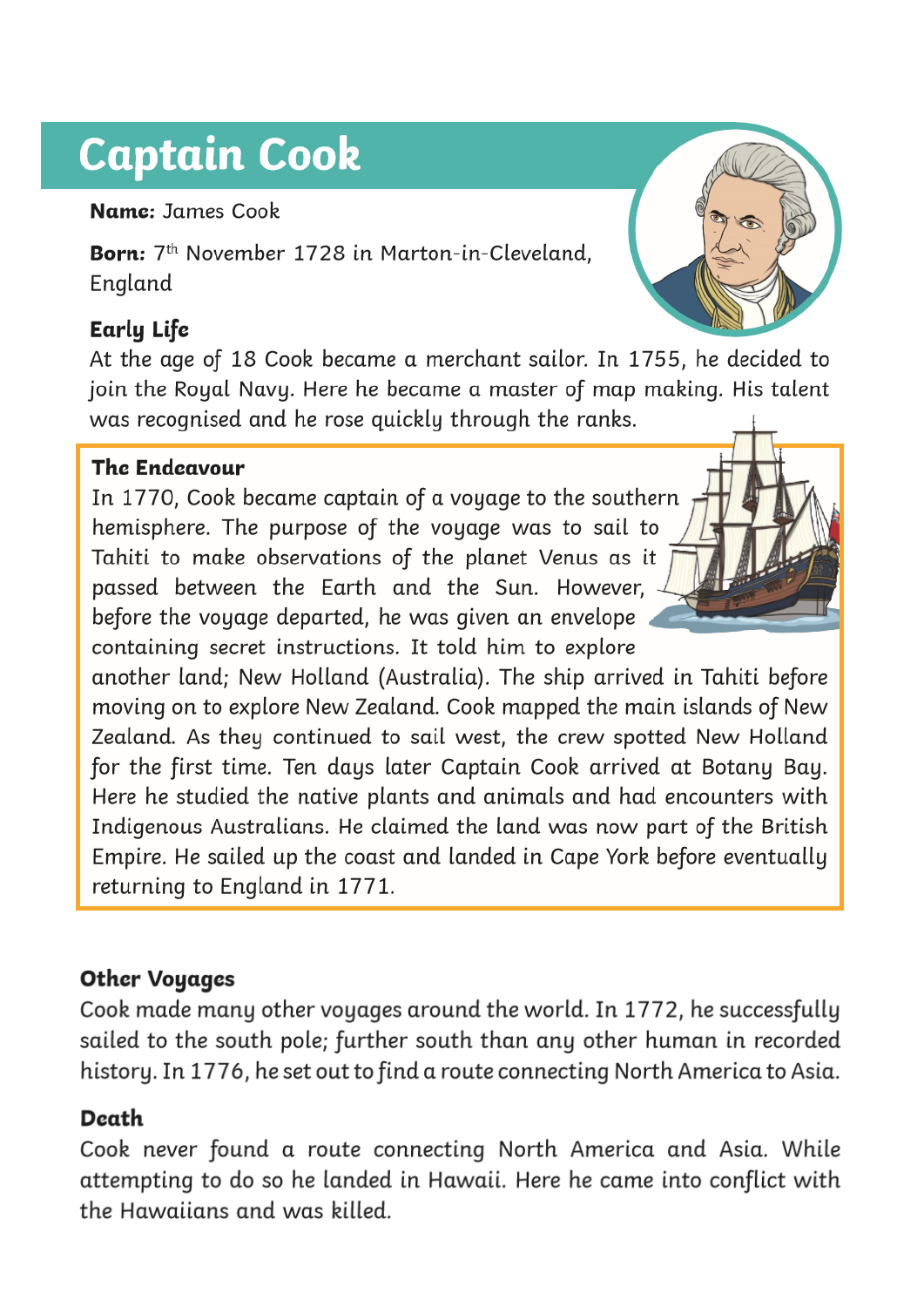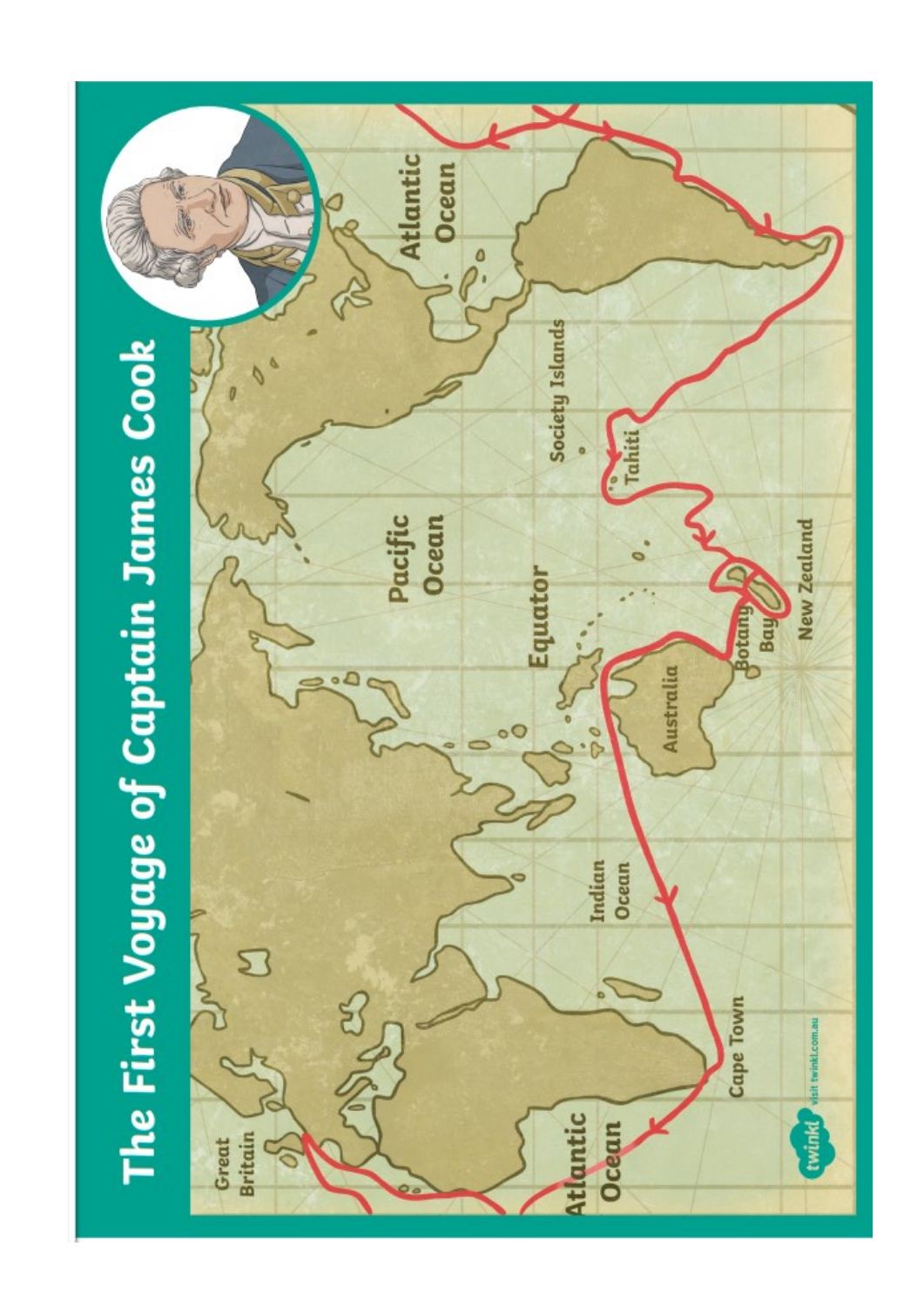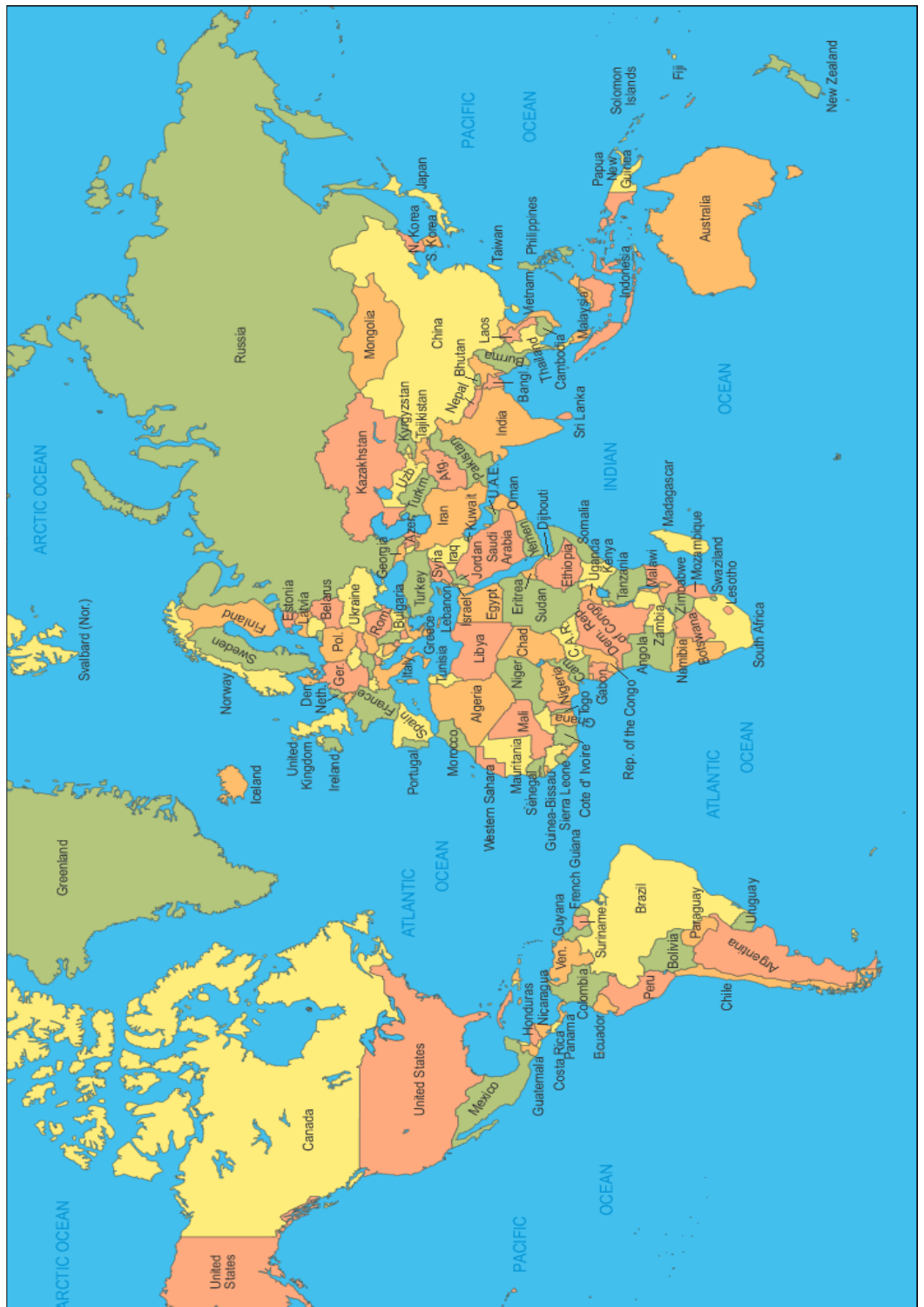## **Diary writing sample**

Friday 15th June 1770

Dear Diary,

I have been sailing for many days and I am extremely tired. However I am amazed at all the wonderful things I have seen so far. There were dolphins near the harbour, swimming elegantly in the sea. It made me feel lucky. Lucky to be alive!

Unfortunately we have faced many problems. There were too many men onboard. As you can imagine, it was very cramped.

The Endeavour was holed and started to flood. The crew had to work frantically to pump out the water to keep the ship afloat and I had to find a suitable place to beach the ship and carry out repairs.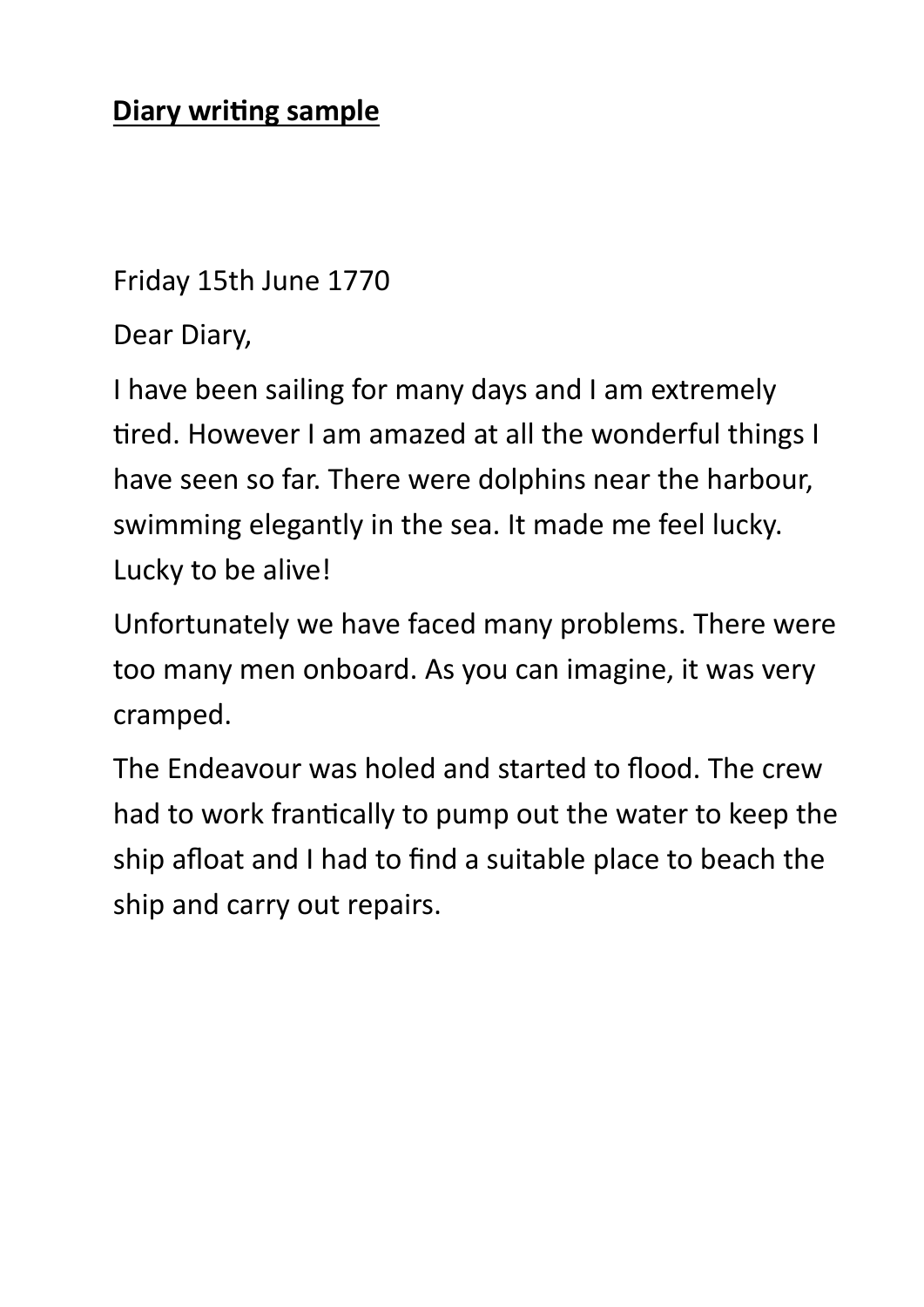